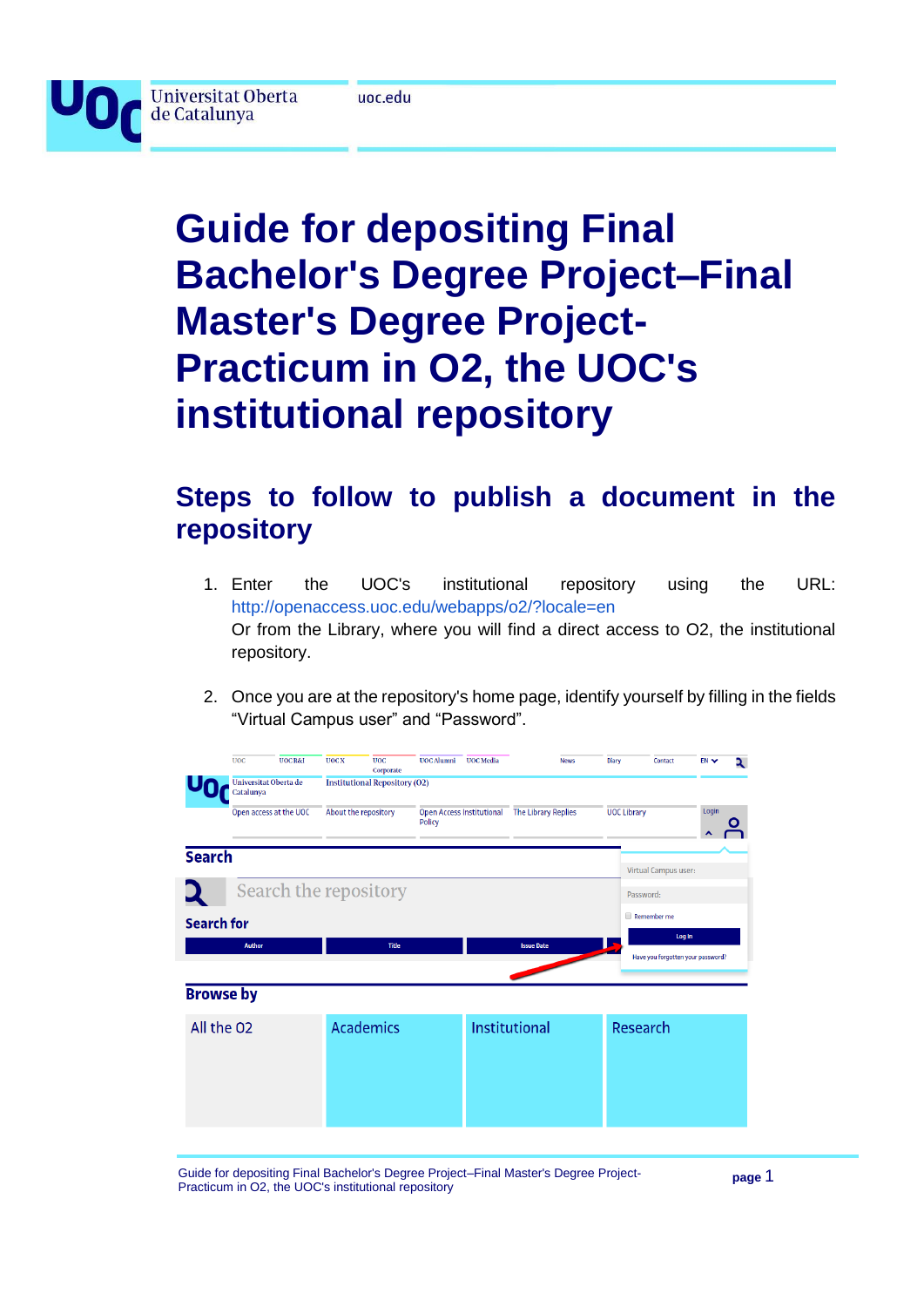- 3. Now that you have logged on, you can publish a project by various means:
	- a. You can enter the repository's *Academics* community (you will find a direct access for this on the home page), in the centre of the screen, under the title "Browse by". Here you must search for your faculty and browse through the hierarchical structure until you find the "Bachelor thesis, research projects, etc." collection, which is within this faculty. Here you must click on the button "Submit to This Collection". [\(video\)](https://www.screencast.com/t/9dp5IB8DsX)
	- b. You can enter the "Bachelor thesis, research projects, etc." collection directly if your teacher has already provided you with the link. And, once you have been identified, you can also select the button "Submit to This Collection".
	- c. You can also access the button "Start a New Submission" from the home page or from "My repository". Once the button has been selected, you will go to a new page where you must select the "Bachelor thesis, research projects, etc." collection for your faculty:

|                                                                                                                                                                                                                                                                          | corporate                            |                                                         |                    |          |
|--------------------------------------------------------------------------------------------------------------------------------------------------------------------------------------------------------------------------------------------------------------------------|--------------------------------------|---------------------------------------------------------|--------------------|----------|
| Universitat Oberta de<br>Catalunva                                                                                                                                                                                                                                       | <b>Institutional Repository (O2)</b> |                                                         |                    |          |
| Open access at the UOC                                                                                                                                                                                                                                                   | About the repository                 | Open Access Institutional The Library Replies<br>Policy | <b>UOC Library</b> | acampspi |
|                                                                                                                                                                                                                                                                          |                                      |                                                         |                    |          |
| <b>Submit: Choose Collection</b>                                                                                                                                                                                                                                         |                                      |                                                         |                    |          |
| ๏                                                                                                                                                                                                                                                                        |                                      |                                                         |                    |          |
| Select the collection you wish to submit an item to from the list below, then click "Next".                                                                                                                                                                              |                                      |                                                         |                    |          |
| <b>Collection</b>                                                                                                                                                                                                                                                        |                                      |                                                         |                    |          |
| Select                                                                                                                                                                                                                                                                   |                                      |                                                         |                    | v        |
|                                                                                                                                                                                                                                                                          |                                      |                                                         |                    |          |
| Bachelor thesis, research projects, etc. > Tourism > Tourism > Academics                                                                                                                                                                                                 |                                      |                                                         |                    |          |
| Bachelor thesis, research projects, etc. > Research projects (2009-2015) > Cultural Management > Arts and humanities > Academics<br>Bachelor thesis, research projects, etc. > Professional projects (2009-2015) > Cultural Management > Arts and humanities > Academics |                                      |                                                         |                    |          |
| Bachelor thesis, research projects, etc. > Food, nutrition and health > Health sciences > Academics                                                                                                                                                                      |                                      |                                                         |                    |          |
| Bachelor thesis, research projects, etc. > Digital health and telemedicine > Health sciences > Academics                                                                                                                                                                 |                                      |                                                         |                    |          |
| Bachelor thesis, research projects, etc. > Social Education > Psychology and Education Sciences > Academics                                                                                                                                                              |                                      |                                                         |                    |          |
| Bachelor thesis, research projects, etc. > Clinical management > Health sciences > Academics                                                                                                                                                                             |                                      |                                                         |                    |          |
| Bachelor thesis, research projects, etc. > ICT Security management > IT, Multimedia and Telecommunications > Academics                                                                                                                                                   |                                      |                                                         |                    |          |
| Bachelor thesis, research projects, etc. > Computer Science > IT, Multimedia and Telecommunications > Academics                                                                                                                                                          |                                      |                                                         |                    |          |
| Bachelor thesis, research projects, etc. > Multimedia > IT, Multimedia and Telecommunications > Academics                                                                                                                                                                |                                      |                                                         |                    |          |
| Bachelor thesis, research projects, etc. > Telecommunication Technologies > IT, Multimedia and Telecommunications > Academics                                                                                                                                            |                                      |                                                         |                    |          |
| Bachelor thesis, research projects, etc. > Free Software > IT, Multimedia and Telecommunications > Academics                                                                                                                                                             |                                      |                                                         |                    |          |
| Bachelor thesis, research projects, etc. > Psychology, health and quality of life > Health sciences > Academics                                                                                                                                                          |                                      |                                                         |                    |          |
| Research papers > Law and Political Science > Social sciences > Research                                                                                                                                                                                                 |                                      |                                                         |                    |          |
| Research papers > Tourism > Economics and Business > Social sciences > Research                                                                                                                                                                                          |                                      |                                                         |                    |          |
| Research papers > Arts and humanities > Research                                                                                                                                                                                                                         |                                      |                                                         |                    |          |
| Research papers > E-learning > Education > Social sciences > Research                                                                                                                                                                                                    |                                      |                                                         |                    |          |
| Research papers > Economics and Business > Social sciences > Research                                                                                                                                                                                                    |                                      |                                                         |                    |          |
| Research papers > Information and Communication Sciences > Techonology and Communication > Research                                                                                                                                                                      |                                      |                                                         |                    |          |
| Research papers > Psychology > Health sciences > Research                                                                                                                                                                                                                |                                      |                                                         |                    |          |
| Open courses<br><b>Ouality</b>                                                                                                                                                                                                                                           |                                      |                                                         |                    |          |

4. You must then fill in the **description form** that will appear on your screen.

Guide for depositing Final Bachelor's Degree Project–Final Master's Degree Project-Practicum in O2, the UOC's institutional repository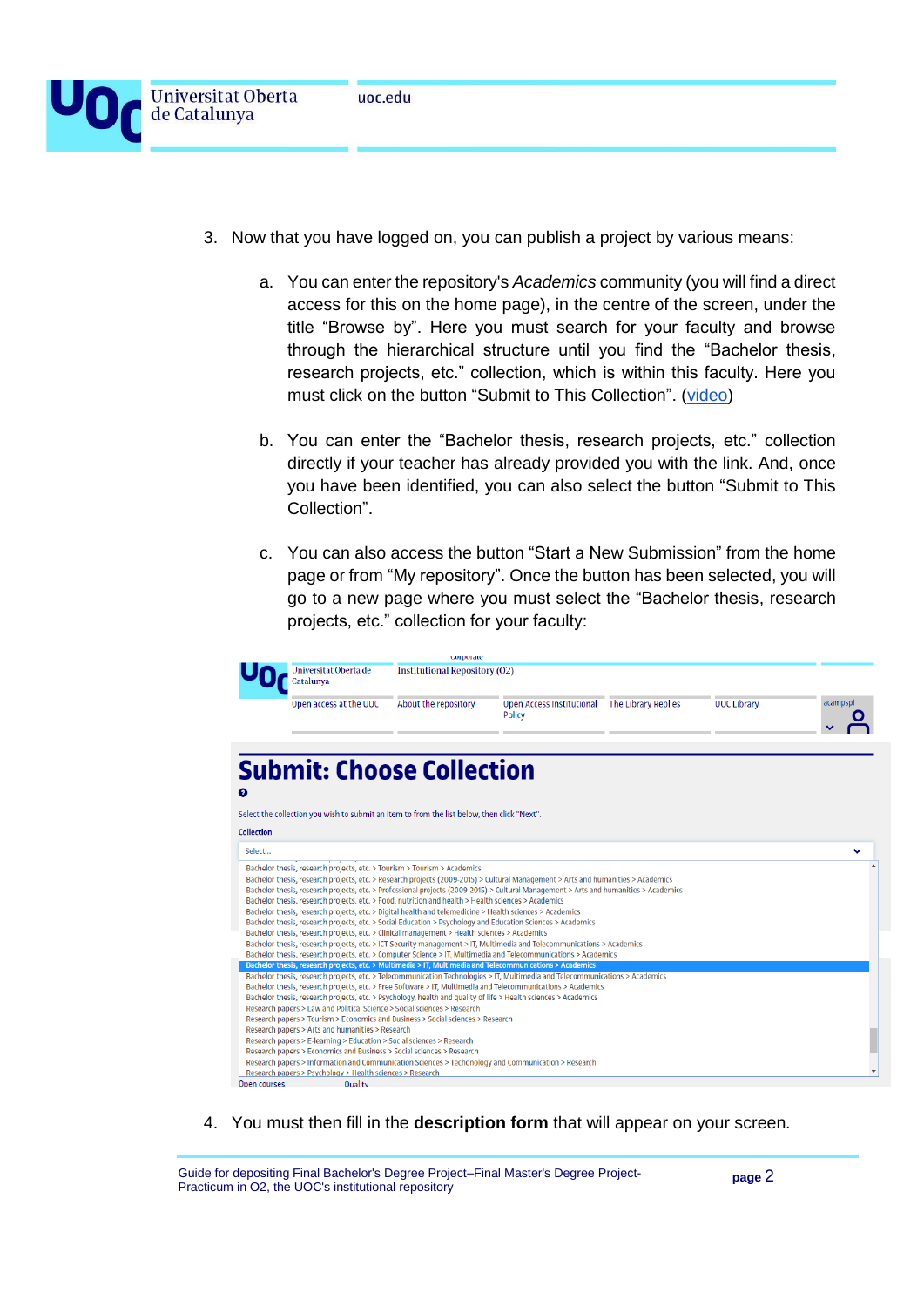| Universitat Oberta<br>de Catalunya                                        | uoc.edu                                                                                                                                                                                          |                                    |                      |                                  |            |
|---------------------------------------------------------------------------|--------------------------------------------------------------------------------------------------------------------------------------------------------------------------------------------------|------------------------------------|----------------------|----------------------------------|------------|
|                                                                           |                                                                                                                                                                                                  |                                    |                      |                                  |            |
| Upload<br><b>Describe</b>                                                 | <b>Verify</b><br>Complete                                                                                                                                                                        |                                    |                      |                                  |            |
| Submit: Describe this Item $\boldsymbol{\Theta}$                          |                                                                                                                                                                                                  |                                    |                      |                                  |            |
| use the mouse each time.                                                  | Please fill in the requested information about this submission below. In most browsers, you can use the tab key to move the cursor to the next input box or button, to save you having to        |                                    |                      |                                  |            |
| Enter the names of the authors of this item.                              |                                                                                                                                                                                                  |                                    |                      |                                  |            |
| <b>Authors</b>                                                            | Last name, e.g. Smith                                                                                                                                                                            | First name(s) + "Jr", e.g. Donald. |                      | Q                                | + Add More |
| Co-authors, collaborators, directors, research groups                     |                                                                                                                                                                                                  |                                    |                      |                                  |            |
| Other authors                                                             | Others<br>v                                                                                                                                                                                      | Universitat Oberta de Catalunya    |                      | <b>血</b> Remove                  |            |
|                                                                           | <b>Director</b><br>v                                                                                                                                                                             |                                    |                      | + Add More                       |            |
| Enter the main title of the item.<br>Title*                               |                                                                                                                                                                                                  |                                    |                      |                                  |            |
|                                                                           |                                                                                                                                                                                                  |                                    |                      |                                  |            |
| Date of Issue *                                                           | Please give the date of previous publication or public distribution. You can leave out the day and/or month if they aren't applicable.<br>Month:<br>(No Month)<br>v                              | Day:<br>Year:                      |                      |                                  |            |
|                                                                           | Enter the name of the publisher of the previously issued instance of this item.                                                                                                                  |                                    |                      |                                  |            |
| Publisher                                                                 | Universitat Oberta de Catalunya                                                                                                                                                                  |                                    |                      |                                  |            |
| Series/Report No.                                                         | Enter the series and number assigned to this item by your community.                                                                                                                             |                                    |                      |                                  |            |
|                                                                           | <b>Series Name</b>                                                                                                                                                                               | Report or Paper No.                |                      | + Add More                       |            |
| <b>Type</b>                                                               | Select the type(s) of content of the item. To select more than one value in the list, you may have to hold down the "CTRL" or "Shift" key.<br>Article                                            |                                    |                      |                                  |            |
|                                                                           | <b>Bachelor thesis</b><br><b>Master thesis</b>                                                                                                                                                   |                                    |                      |                                  |            |
|                                                                           | <b>Doctoral thesis</b>                                                                                                                                                                           |                                    |                      |                                  |            |
|                                                                           | Book<br>Part of book or chapter of book                                                                                                                                                          |                                    | $\blacktriangledown$ |                                  |            |
|                                                                           | Select the language of the main content of the item. If the language does not appear in the list, please select 'Other'. If the content does not really have a language (for example, if it is a |                                    |                      |                                  |            |
| dataset or an image) please select 'N/A'.<br>Language                     | (language)                                                                                                                                                                                       |                                    | $\checkmark$         |                                  |            |
|                                                                           |                                                                                                                                                                                                  |                                    |                      |                                  |            |
| Enter appropriate subject keywords or phrases.<br><b>Subject Keywords</b> |                                                                                                                                                                                                  |                                    |                      |                                  |            |
|                                                                           | (language) $\blacktriangleright$                                                                                                                                                                 |                                    |                      |                                  |            |
|                                                                           |                                                                                                                                                                                                  |                                    |                      | + Add More                       |            |
|                                                                           | (language) $\blacktriangleright$                                                                                                                                                                 |                                    |                      |                                  |            |
|                                                                           |                                                                                                                                                                                                  |                                    |                      |                                  |            |
| Enter the abstract of the item.<br><b>Abstract</b>                        |                                                                                                                                                                                                  |                                    |                      | (language) $\blacktriangleright$ | + Add More |
|                                                                           |                                                                                                                                                                                                  |                                    |                      |                                  |            |
|                                                                           |                                                                                                                                                                                                  |                                    |                      |                                  |            |
|                                                                           |                                                                                                                                                                                                  |                                    |                      |                                  |            |
|                                                                           |                                                                                                                                                                                                  |                                    |                      | Cancel/Save                      | Next >     |

Guide for depositing Final Bachelor's Degree Project–Final Master's Degree Project-Practicum in O2, the UOC's institutional repository

**page** 3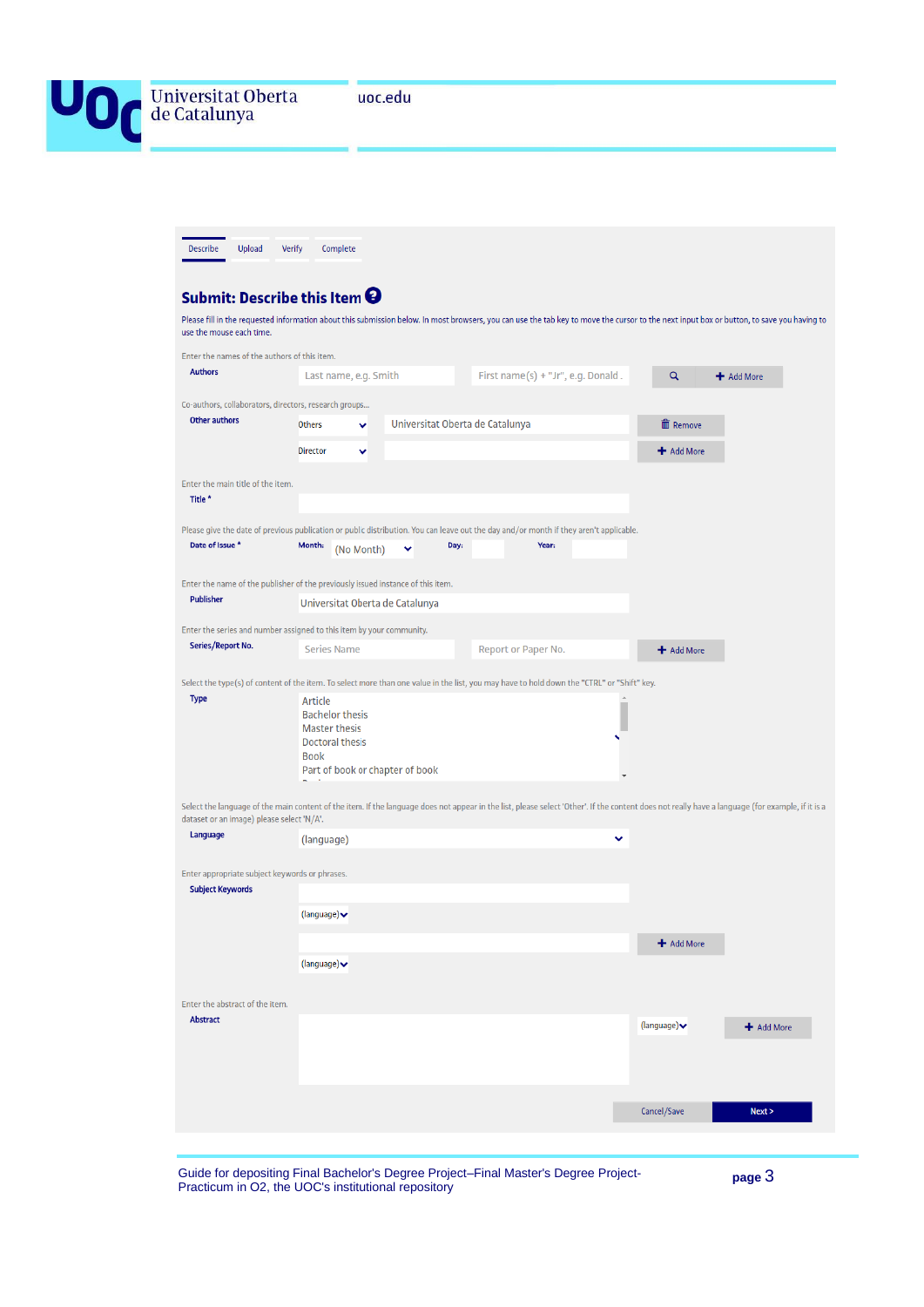

de Catalunya

Some recommendations for filling in the form fields are:

- ➢ *Authors*: here you must write your surname and first name. If the project has been done by more than one student, click on the button "Add more" to include the other authors' names.
- ➢ *Other authors*: select the drop-down menu *Supervisor*, to include the name of your project tutor, and *Tutor* for the coordinating professor, if you know both people.
- ➢ *Title:* Enter the project's title.
- ➢ *Date of issue*: it is mandatory to state the document's year of creation; if you do not know the month or day, you do not need to give an approximate date.
- ➢ *Type*: select the document type, between "Final Master's Degree Project" or "Final Degree/Bachelor's Degree Project".
- ➢ *Subject Keywords*: these are the words that define your project's content; they can be chosen by you and/or agreed with your teacher. Enter them in the three languages used by the repository (Catalan, Spanish and English).
- ➢ *Language:* select the language in which you have written the project from the drop-down menu.
- ➢ *Abstract*: enter a brief summary of the project's content, selecting the language. Write it in the three languages used by the repository (Catalan, Spanish and English).

The *Publisher* field is already completed by default.

4. You must then **upload the file** (preferably in .pdf format). The file's name should be:

campus user name + Final Bachelor's Degree Project (FBDP) / Final Master's Degree Project (FMDP) / Practicum (depending on the nature of the project) + submission date (mmyy)

For example: acampspiFMDP0217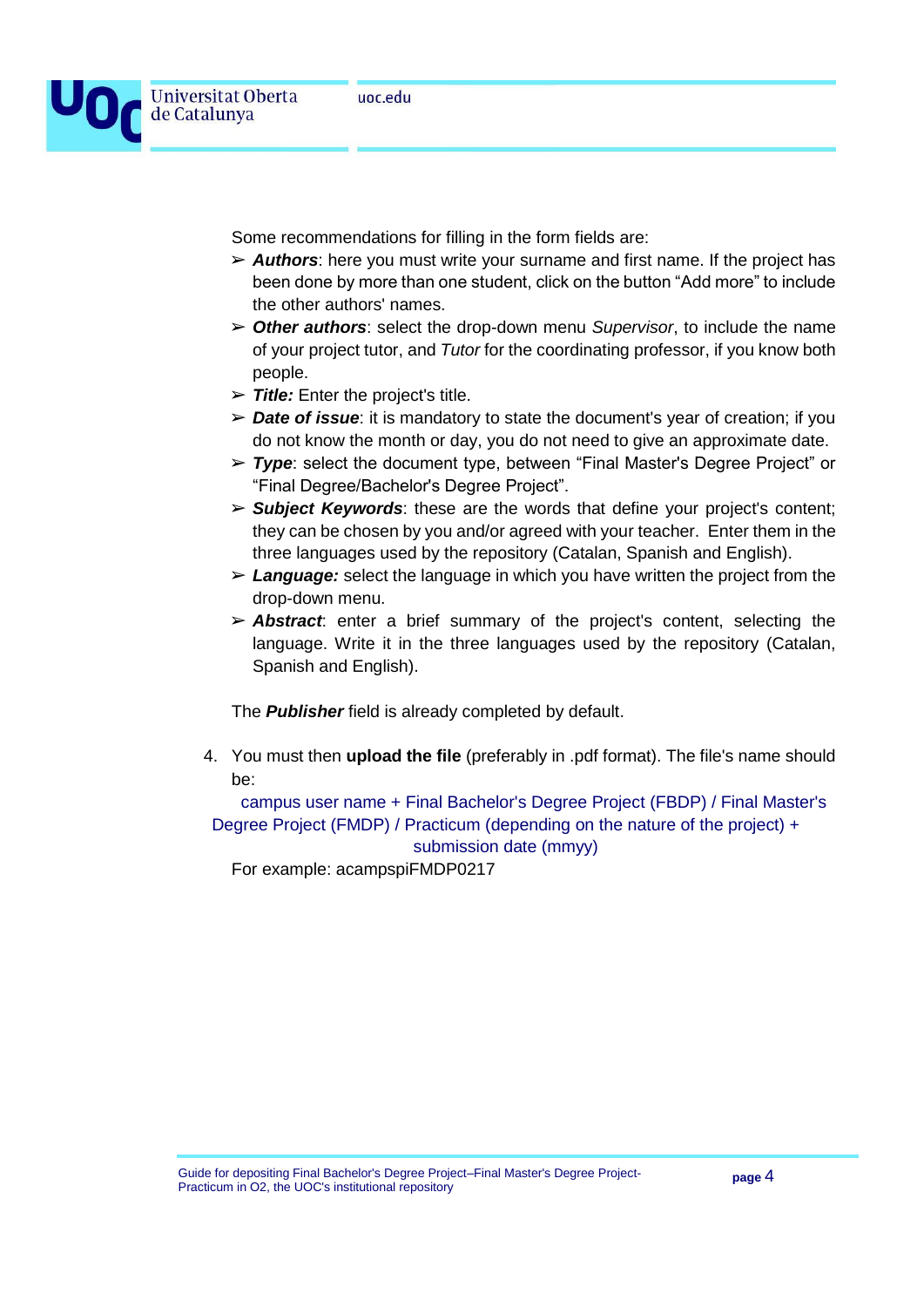|                 | Universitat Oberta<br>de Catalunya |          | uoc.edu                                                                                                                                                                                                                                                                                                                                                                                                                    |            |             |        |
|-----------------|------------------------------------|----------|----------------------------------------------------------------------------------------------------------------------------------------------------------------------------------------------------------------------------------------------------------------------------------------------------------------------------------------------------------------------------------------------------------------------------|------------|-------------|--------|
| <b>Describe</b> | Verify<br>Upload                   | Complete | Please enter the name of the file on your local hard drive corresponding to your item. If you click "Browse ", a new window will appear in which you can locate and select the file on your local hard drive.<br>Please also note that the repository system is able to preserve the content of certain types of files better than other types. Information about file types and levels of support for each are available. |            |             |        |
|                 |                                    |          | Select a file or drag & drop files                                                                                                                                                                                                                                                                                                                                                                                         |            |             |        |
|                 |                                    |          |                                                                                                                                                                                                                                                                                                                                                                                                                            | < Previous | Cancel/Save | Next > |

5. You can upload as many files as you want. They will be listed on this screen. Once you have finished uploading, select "Next".

| <b>Describe</b>        | Verify<br>Upload                                              | Complete |                                                                                                                                                                                                                                                                                                                                                                                                                           |             |                         |        |
|------------------------|---------------------------------------------------------------|----------|---------------------------------------------------------------------------------------------------------------------------------------------------------------------------------------------------------------------------------------------------------------------------------------------------------------------------------------------------------------------------------------------------------------------------|-------------|-------------------------|--------|
|                        |                                                               |          | Please enter the name of the file on your local hard drive corresponding to your item. If you click "Browse", a new window will appear in which you can locate and select the file on your local hard drive.<br>Please also note that the repository system is able to preserve the content of certain types of files better than other types. Information about file types and levels of support for each are available. |             |                         |        |
|                        |                                                               |          | O                                                                                                                                                                                                                                                                                                                                                                                                                         |             |                         |        |
|                        |                                                               |          | Select a file or drag & drop files                                                                                                                                                                                                                                                                                                                                                                                        |             |                         |        |
|                        |                                                               |          |                                                                                                                                                                                                                                                                                                                                                                                                                           |             |                         |        |
| <b>Files To Upload</b> |                                                               |          |                                                                                                                                                                                                                                                                                                                                                                                                                           |             |                         |        |
| ä                      | <b>Name</b><br>acampspiFMDP0217.pdf<br>acampspiSpeech0217.pdf |          |                                                                                                                                                                                                                                                                                                                                                                                                                           |             | <b>Status</b><br>O<br>o |        |
|                        |                                                               |          |                                                                                                                                                                                                                                                                                                                                                                                                                           |             |                         |        |
|                        |                                                               |          | < Previous                                                                                                                                                                                                                                                                                                                                                                                                                | Cancel/Save | Skip file upload >      | Next > |

- 6. The next screen allows you to:
	- a. **delete** files that have been uploaded (if you have uploaded the wrong file),
	- b. **add other files**,
	- c. add a **description** for each file uploaded.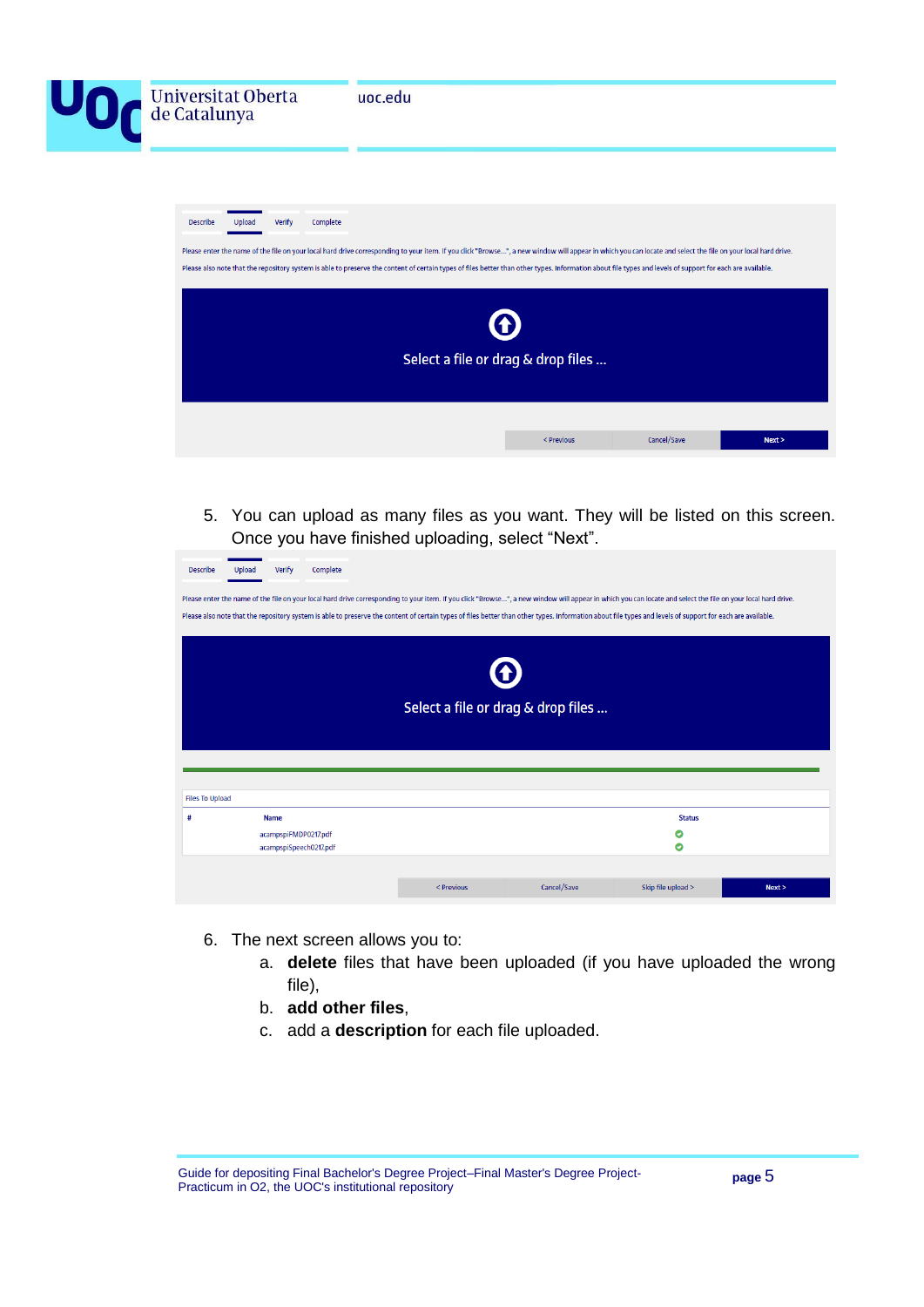

| Primary<br>bitstream | File                                                                                                                                                                                                                                                                                      |                 | <b>Size</b>   | <b>Description</b>      |                       | <b>File Format</b> |                       | <b>Access Settings/Embargo</b> |
|----------------------|-------------------------------------------------------------------------------------------------------------------------------------------------------------------------------------------------------------------------------------------------------------------------------------------|-----------------|---------------|-------------------------|-----------------------|--------------------|-----------------------|--------------------------------|
| $\bigcirc$           | acampspiSpeech0217.pdf                                                                                                                                                                                                                                                                    | <b>而</b> Remove | 1311134 bytes | <b>None</b>             | Change                | Adobe PDF (known)  | <b>Change</b>         | <b>Change</b>                  |
| $\circ$              | acampspiFMDP0217.pdf                                                                                                                                                                                                                                                                      | m Remove        | 1311134 bytes | <b>None</b>             | $\triangle$ Change    | Adobe PDF (known)  | $\blacksquare$ Change | <b>Change</b>                  |
|                      | You can verify that the file(s) have been uploaded correctly by:<br>- Clicking on the filenames above. This will download the file in a new browser window, so that you can check the contents.<br>• The system can calculate a checksum you can verify. Click here for more information. |                 |               | <b>Add Another File</b> | <b>Show checksums</b> |                    |                       |                                |

7. On the next page, you must **check that the data entered are correct** and **accept the document's publication licence** and the **repository's licence**.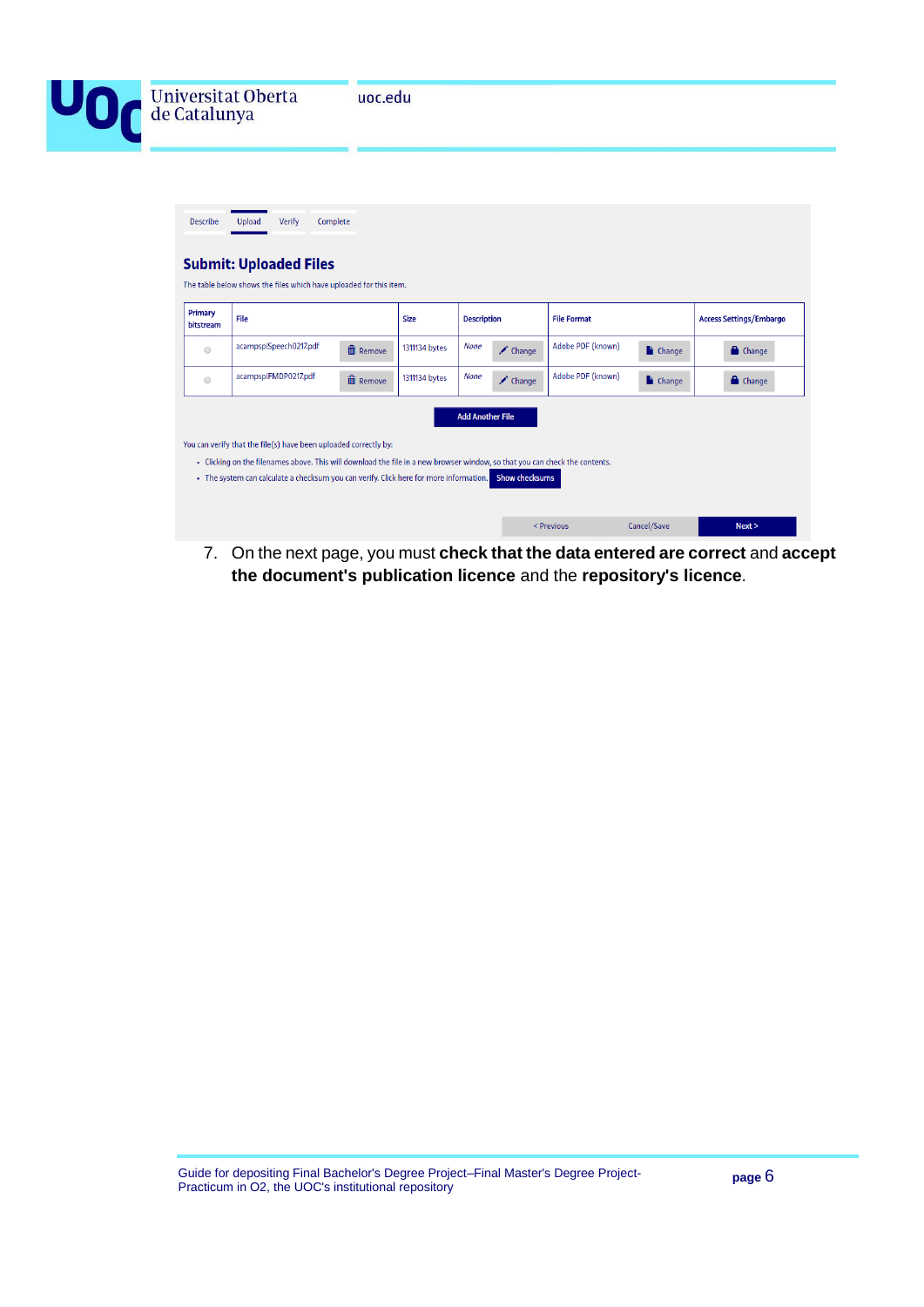



#### **Submit: Verify Submission**

Please spend a few minutes to examine what you've just submitted below. If anything is wrong, please go back and correct it by using the buttons next to the error, or by clicking on the progress bar at the top of the page. Help

You can safely check the files which have been uploaded - a new window will be opened to display them.

There is one last step: In order for the repository to reproduce, translate and distribute your submission worldwide, your agreement to the following terms is necessary. Please take a moment to read the terms of this license, and click on one of the buttons at the bottom of the page. By clicking on the "Grant License" button, you indicate that you grant the following terms of the license. Help

Not granting the license will not delete your submission. Your item will remain in your "My repository" page. You can then either remove the submission from the system, or agree to the license later once any queries you might have are resolved.

If everything is OK, please click the "Next" button at the bottom of the page.

| <b>Authors</b>          | Camps, Aida                        | Correct one of these |
|-------------------------|------------------------------------|----------------------|
| Other authors           | Others: Universitat Oberta de      |                      |
|                         | Catalunya                          |                      |
| <b>Title</b>            | <b>Test</b>                        |                      |
| Date of Issue           | Feb-2017                           |                      |
| <b>Publisher</b>        | Universitat Oberta de Catalunya    |                      |
| Series/Report No.       | <b>None</b>                        |                      |
| <b>Type</b>             | <b>Bachelor thesis</b>             |                      |
| Language                | <b>English</b>                     |                      |
| <b>Subject Keywords</b> | <b>None</b>                        |                      |
| <b>Abstract</b>         | <b>None</b>                        |                      |
| <b>Uploaded Files:</b>  | acampspiSpeech0217.pdf - Adobe PDF | Add or Remove a File |
|                         | (Known)                            |                      |
|                         | acampspiFMDP0217.pdf - Adobe PDF   |                      |
|                         | (Known)                            |                      |

#### **Accept document publishing license**

- © Attribution-NonCommercial-NoDerivs 3.0 (View License)
- Attribution-NonCommercial-ShareAlike 3.0 (View License)
- O Attribution-NonCommercial 3.0 (View License)
- Attribution-NoDerivs 3.0 (View License) Attribution-ShareAlike 3.0 (View License)
- Attribution 3.0 (View License)
- Accept no-license

#### **Accept software license**

- C GNU-GPL, General Public License (View License)
- GNU-FDL, Free Documentation License (View License)
- GNU Lesser or Library General Public License (View License)
- O Berkeley Software Distribution, FreeBSD (View License)
- $\odot$  Massachusetts Institute of Tecchnology (MIT) X11 license (View License)  $\odot$  The Apache Software License, ASL 2.0 (View License)
- O Mozilla Public License (MPL) 1.1 (View License)
- O Open Source License (OSL) 3.0 (View License)

#### **Arrent Pennsitory License**

| <div class="textcas">Esta colección está sujeta -salvo que se</div>                                 |  |  |
|-----------------------------------------------------------------------------------------------------|--|--|
| indique lo contrario- a una licencia de <a< td=""><td></td><td></td></a<>                           |  |  |
| href="http://creativecommons.org/licenses/by-nc-                                                    |  |  |
| nd/3.0/es/deed.es" target=" blank">Reconocimiento-No                                                |  |  |
| comercial-Sin obras derivadas 3.0 España de Creative                                                |  |  |
| Commons. Podéis copiarlos, distribuirlos y comunicarlos                                             |  |  |
| públicamente siempre que cite su autor, el título de la obra y la                                   |  |  |
| institución que los publica (Universitat Oberta de Catalunya); no los                               |  |  |
| utilice para fines comerciales y no haga con ellos obra derivada. <a< td=""><td></td><td></td></a<> |  |  |
| href="http://creativecommons.org/licenses/by-nc-                                                    |  |  |
| nd/3.0/es/deed.es" target=" blank">Licencia Creative                                                |  |  |
| Commons                                                                                             |  |  |
| <div class="texteng">The texts published in this collection, unless</div>                           |  |  |
| otherwise indicated, are subject to a <a <="" td="" title="Creative Commons"><td></td><td></td></a> |  |  |
| href="http://creativecommons.org/licenses/by-nc-                                                    |  |  |
| nd/3.0/es/deed.en" target=" blank">Attribution-Non commercial-                                      |  |  |
| No derivative works 3.0 Spain licence. They may be copied,                                          |  |  |
| distributed and broadcast provided that the author, the title and the                               |  |  |
| institution that publishes them (UOC) are cited. Commercial use and                                 |  |  |
| derivative works are not permitted. The full licence can be                                         |  |  |
| consulted on <a <="" td="" title="Creative Commons"><td></td><td></td></a>                          |  |  |
| href="http://creativecommons.org/licenses/by-nc-                                                    |  |  |
| nd/3.0/es/deed.en"                                                                                  |  |  |
| target=" blank">http://creativecommons.org/licenses/by-nc-                                          |  |  |
| nd/3.0/en/deed.en                                                                                   |  |  |
| <b>Grant the License</b>                                                                            |  |  |
|                                                                                                     |  |  |
|                                                                                                     |  |  |

Guide for depositing Final Bachelor's Degree Project–Final Master's Degree Project-Practicum in O2, the UOC's institutional repository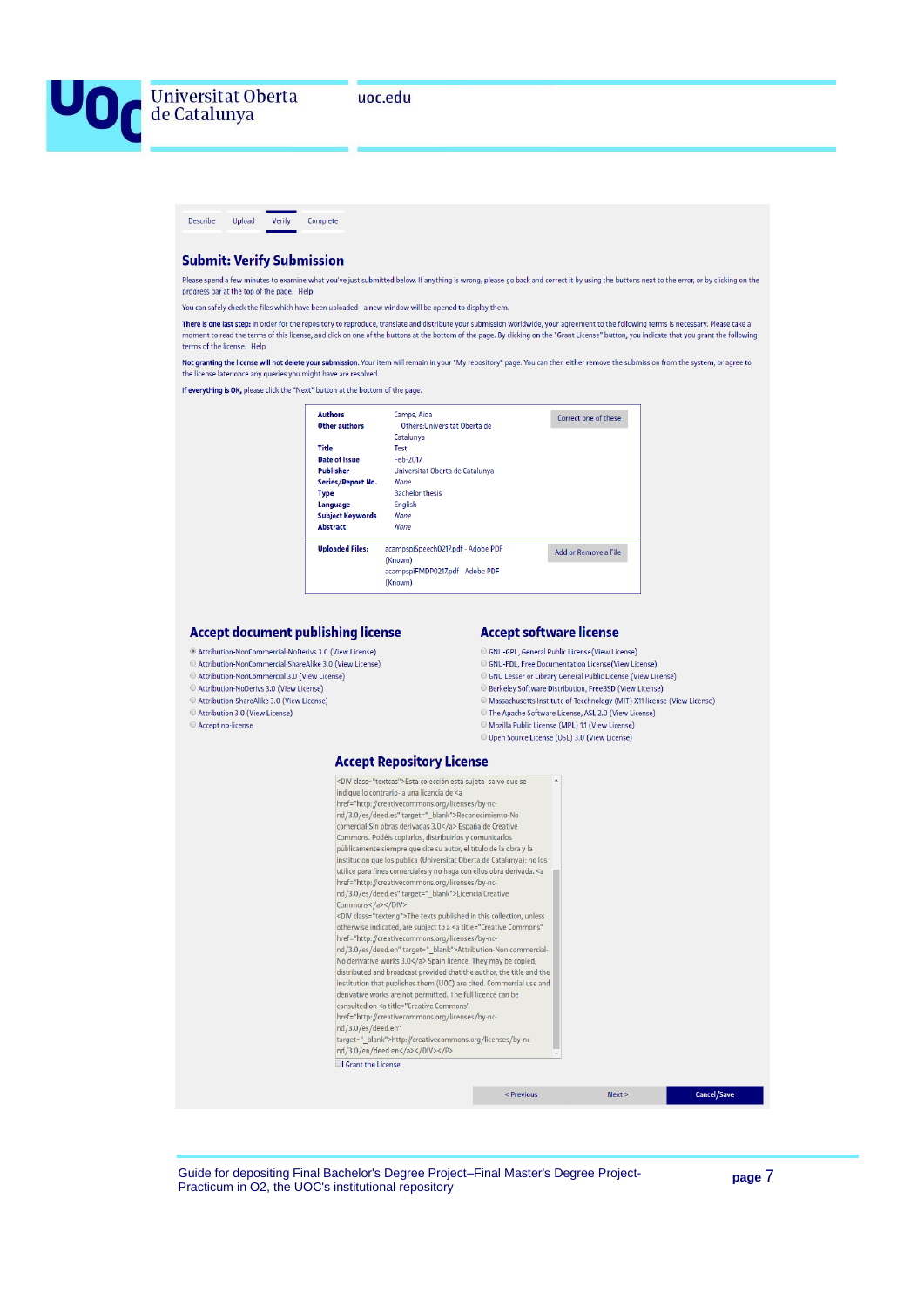

8. When you see the *Complete* screen, you will know that the project has been sent correctly to the O2 institutional repository.



The delivery will be reviewed by the Virtual Library, the data that have been entered will be checked, the document's information will be enriched descriptively, and lastly, it will be published in the repository.

When the document is published, you will receive an electronic message which will inform you of this; it will contain a permanent URL of the document registered with the **Handle System.** Unlike most URLs, this identifier does not change if the system migrates to new hardware or when changes are made to it. Therefore, you can use it confidently to link to the document and to cite in publications and other media.

With publication in the O2 repository, we assure you that you will always be able to access your final degree project or practicum project, and we will undertake to make the necessary format changes to preserve it in the future.

### **Creative Commons licences**

By combining different principles and restrictions, the licences authorize certain uses freely defined by the authors. The combinations are generated around four basic conditions:

- **Attribution** (**by**): authorship of the work must always be attributed.
- **Non-commercial** (**nc**): neither the original work nor derivative works can be used for commercial purposes.
- **No derivative works** (**nd**): it is not permitted to alter, transform or generate a derivative work from the original work.
- **Share-alike** (**sa**); if the original work is altered or transformed, or derivative works are generated from it, they will be subject to the same licence as the original work.

Guide for depositing Final Bachelor's Degree Project–Final Master's Degree Project-Practicum in O2, the UOC's institutional repository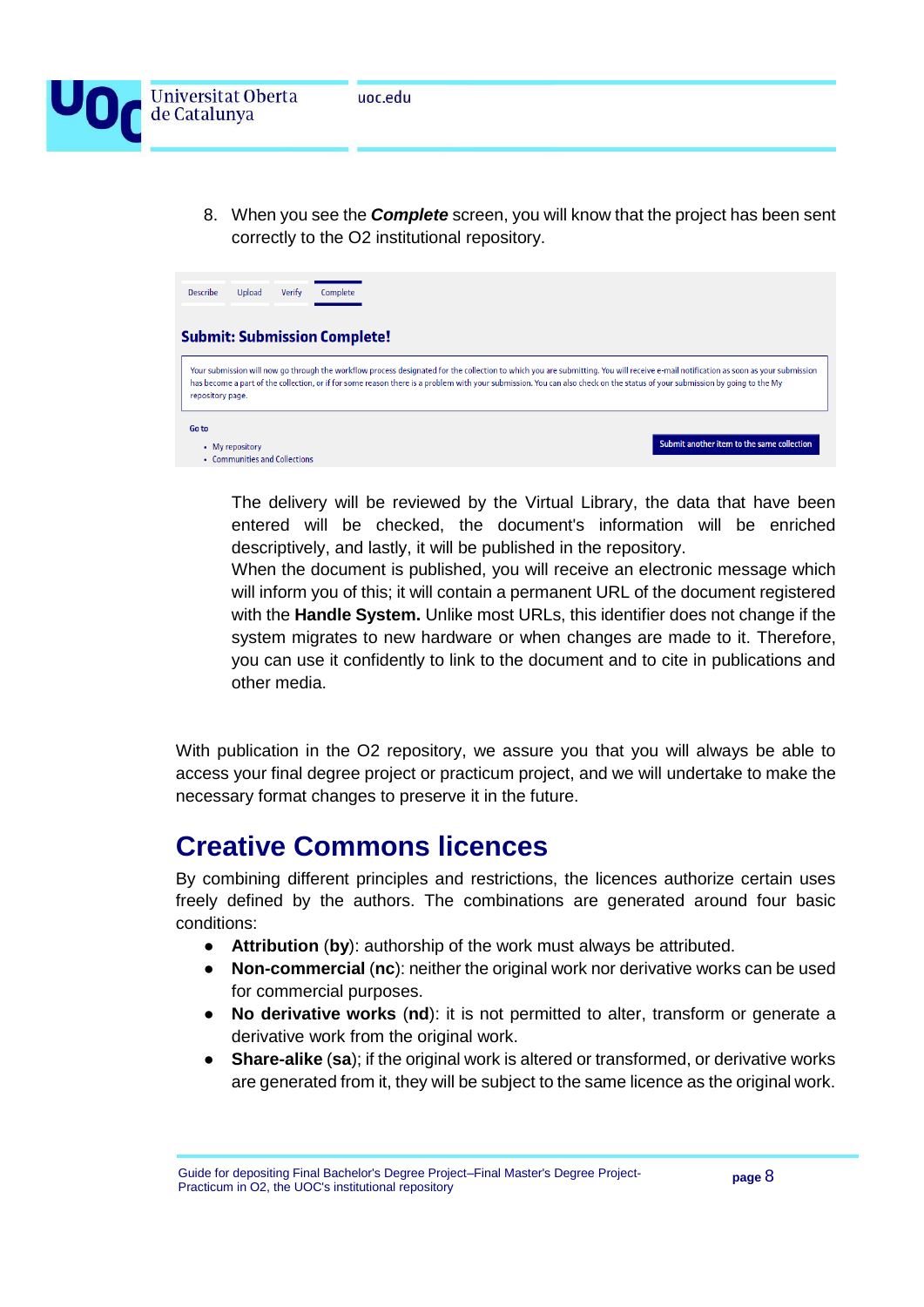

The CC document publication licences in the O2 repository are the following:



If you do not expressly choose any of the above licenses, your publication is assigned by default the most restrictive license: Attribution-NonCommercial-NoDerivs - (CC BY-NC-ND, version 3.0 ES) [\(http://creativecommons.org/licenses/by-nc-nd/3.0/es\)](http://creativecommons.org/licenses/by-nc-nd/3.0/es/deed.ca).

### **GNU licenses** by the Free Software Foundation

GNU-GPL [\(http://www.gnu.org/licenses/gpl.html\)](http://www.gnu.org/licenses/gpl.html): A General Public License (GPL) is a type of software license that permits the copying, distribution (commercial or otherwise) and modification of the source code, providing that any modification continues to be distributed under the same GPL license. The GPL licence does not allow distribution of executable programs without the corresponding source code or an offer of how it can be obtained free of charge.

GNU-FDL [\(http://www.gnu.org/copyleft/fdl.html\)](http://www.gnu.org/copyleft/fdl.html): GNU Free Documentation Licence (GNU FDL or GFDL) for software documentation and other institutional references and materials. It stipulates that any copy of the material, even if it is changed, must bear the same licence. These copies may be sold; however, if they are produced in large quantities, they must be distributed in a format that guarantees future editions. Wikipedia is the largest project that uses this licence.